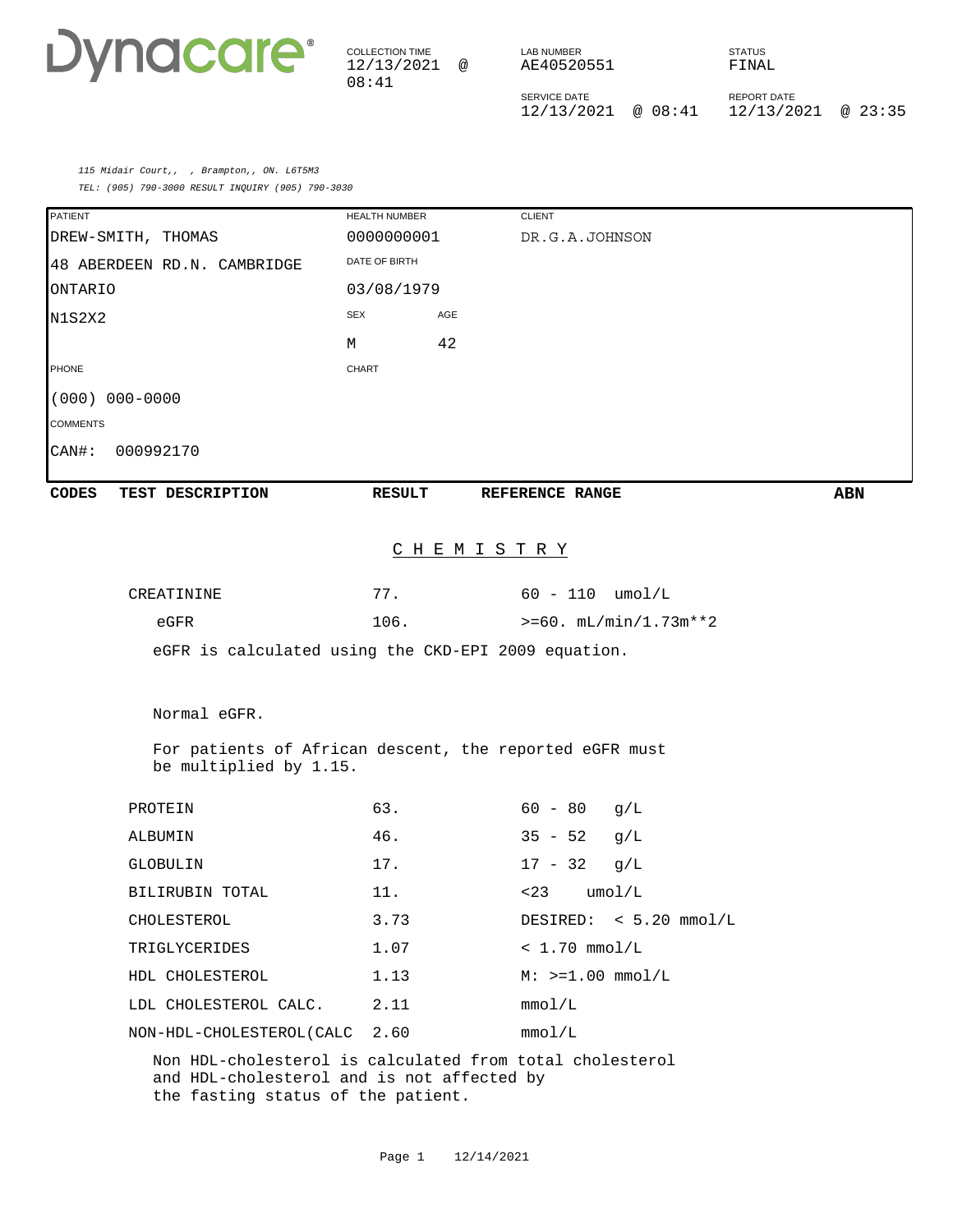

| <b>COLLECTION TIME</b><br>12/13/2021<br>08:41 | $\omega$ | LAB NUMBER<br>AE40520551          |         | <b>STATUS</b><br>FINAL.          |         |
|-----------------------------------------------|----------|-----------------------------------|---------|----------------------------------|---------|
|                                               |          | <b>SERVICE DATE</b><br>12/13/2021 | ⊚ 08:41 | <b>REPORT DATE</b><br>12/13/2021 | @ 23:35 |

115 Midair Court,, , Brampton,, ON. L6T5M3 TEL: (905) 790-3000 RESULT INQUIRY (905) 790-3030

| <b>PATIENT</b>                   | <b>HEALTH NUMBER</b> |     | <b>CLIENT</b>   |            |
|----------------------------------|----------------------|-----|-----------------|------------|
| DREW-SMITH, THOMAS               | 0000000001           |     | DR.G.A.JOHNSON  |            |
| 48 ABERDEEN RD.N. CAMBRIDGE      | DATE OF BIRTH        |     |                 |            |
| <b>ONTARIO</b>                   | 03/08/1979           |     |                 |            |
| N1S2X2                           | <b>SEX</b>           | AGE |                 |            |
|                                  | M                    | 42  |                 |            |
| PHONE                            | <b>CHART</b>         |     |                 |            |
| $000 - 0000$<br>(000)            |                      |     |                 |            |
| <b>COMMENTS</b>                  |                      |     |                 |            |
| 000992170<br>$CAN#$ :            |                      |     |                 |            |
|                                  |                      |     |                 |            |
| <b>CODES</b><br>TEST DESCRIPTION | <b>RESULT</b>        |     | REFERENCE RANGE | <b>ABN</b> |

Treatment thresholds and targets based on 2016 CCS guidelines:

| Category            | Consider initiating therapy if                                                                                                                                                                                                                 | Treatment target                                                                                        |
|---------------------|------------------------------------------------------------------------------------------------------------------------------------------------------------------------------------------------------------------------------------------------|---------------------------------------------------------------------------------------------------------|
| Primary             | High FRS $(>=20$ <sup>2</sup> ); or Intermediate FRS<br>prevention $(10-19%)$ and: LDL-C >=3.5 mmol/L, or<br>$non-HDL-C$ >=4.30 mmol/L, or ApoB<br>$> = 1.20$ q/L, or men $> = 50$ and women $> = 60$<br>y with >=1 additional CVD risk factor | $LDL-C < 2.00$ mmol/L<br>or >50% decrease;<br>or ApoB $< 0.80$ q/L;<br>or $non-HDL-C < 2.60$<br>mmol/L  |
| Statin<br>indicated | Clinical atherosclerosis*;<br>abdominal aortic aneurysm; diabetes<br>conditions mellitus (DM) and age $>=40$ y or $>=30$ y<br>with 15 years duration (DM1); DM with<br>microvascular disease; chronic kidney<br>disease (age >=50 years)       | $LDL-C < 2.00$ mmol/L<br>or >50% decrease;<br>or ApoB $< 0.80$ q/L;<br>or non-HDL- $C < 2.60$<br>mmol/L |
| Low-risk            | $ LDL-C \rangle = 5.00$ mmol/L                                                                                                                                                                                                                 | $LDL-C > 50$ % decrease                                                                                 |

\*Consider target of LDL-C <1.8 mmol/L for subjects with ACS <=3 months.

| TC/HDL-C RATIO | 3.3  |                    |
|----------------|------|--------------------|
| IRON           | 18.  | $7 - 29$<br>umol/L |
| TIBC           | 52.  | 45 - 77<br>umol/L  |
| SATURATION     | 0.35 | $0.20 - 0.50 / 1$  |
| VITAMIN B12    | 411. | pmol/L             |